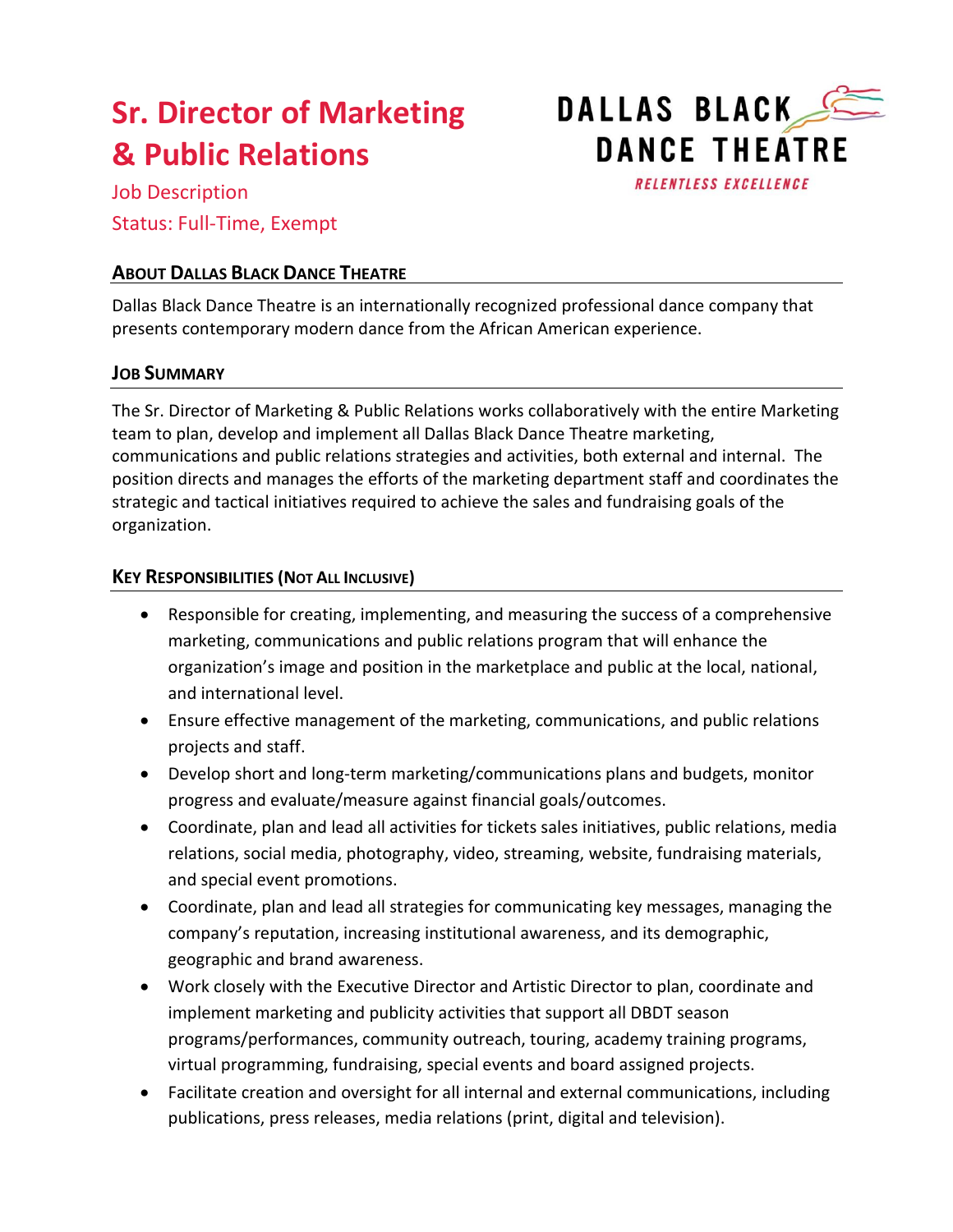- Responsible for editorial direction, design, production, quality control for all organization publications in all formats.
- Work closely with the Executive Director and Sr. Development Director to ensure that fundraising materials are effective and coordinate the company desired image and fundraising messaging.
- Ensure the desired image creation and coordinate the appearance and oversight of all DBDT branding and materials such as logo, brochures, letterhead, and boutique items.
- Ensure the articulation of DBDT's desired image, assure consistent communication of image and position throughout the organization, and assure communication, and implementation of brand management/control and requirements, both internal and external.
- Maintain a team/department climate that retains, attract, and motivates top quality personnel and volunteers.
- Identify methods to improve marketing department efficiencies and work effectively with cross-functional teams throughout Dallas Black Dance Theatre.
- Identify training and professional development opportunities for marketing staff.
- Provide coaching to staff to transform information into knowledge, provide direction, clarify roles, and relationships and build communication/workflow processes that help the department achieve success individually and collectively.
- Conduct relevant market research, monitor arts marketing trends, and provide thoughtleadership to arts industry marketing and communications constituencies.

## **QUALIFICATIONS**

- Bachelor's Degree Required (Communications, Marketing, Advertising, Public Relations, or Journalism) and 10 years minimum related experience and/or training; or equivalent combination of education and experience, preferably in the non-profit industry.
- Experience in arts and culture strategic marketing for traditional and digital audiences preferred.
- Demonstrated knowledge of computerized ticketing systems, accounting, and budget procedures.
- Experience in developing, training, and supervising direct reports.
- Advanced skills in utilizing Microsoft Office programs, social media platforms and website platforms.
- Experience with complex ticketing management systems (Knowledge of Tessitura is strongly preferred).
- Able to work flexible schedules including evenings, weekends, and holidays.
- Excellent verbal and written communication skills that include the ability to write creative and effective business memos and correspondence and proven experience in writing press releases and media announcements.